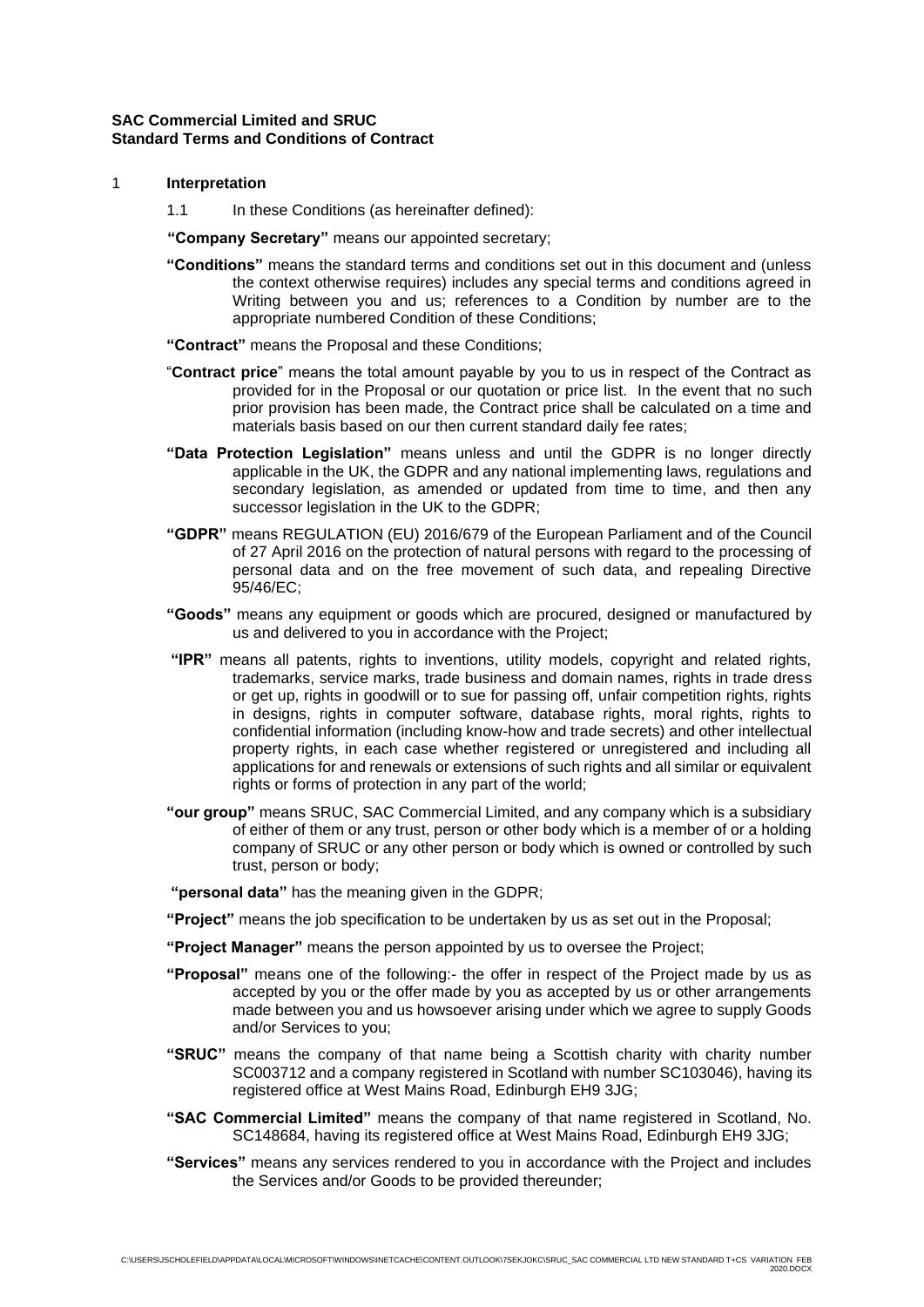- "**we"/"us"/"our"** means or refers to SRUC or SAC Commercial Limited, whichever is party to the Proposal;
- **"Writing"** includes facsimile transmissions and any other comparable means of communication but does not include mail by electronic means such as e-mail, unless expressly stated;
- **"you"/"your"** means or refers to the person(s) other than us who is or are party to the Proposal; and

**"working day"** means a day other than a Saturday, Sunday or public holiday when clearing banks in Scotland are open for business.

### 2 **Basis of the Contract**

- 2.1 We shall (subject to these Conditions) undertake the Project in exchange for payment of the Contract price. The Conditions shall be deemed incorporated into the Contract and shall govern the Contract to the exclusion of any other terms and conditions. The Contract constitutes the entire agreement between you and us in respect of the Project.
- 2.2 In the event of any conflict between any provision of the Conditions and any other provision of the Proposal, the relevant provision of the Proposal, provided the same has been clearly accepted by us, shall prevail.
- 2.3 No variation to these Conditions shall be binding on us unless agreed in Writing between our authorised representative and your authorised representative. Our employees or agents are not authorised to make any representations concerning the Project unless confirmed by us in Writing. In entering into the Contract you acknowledge that you are not relying on (and that you shall waive any claim for breach of) any representation which is not set out in the Contract.
- 2.4 Where SAC Commercial Limited is party to the Contract, it may sub-contract to SRUC at its sole discretion such of its obligations as it thinks fit.

#### 3 **Liaison**

We and you will each nominate a suitable representative for the purpose of liaison. Your representative shall be available for consultation with our representative at appropriate intervals. The Project will be controlled by our Project Manager or such other person agreed between you and us. Any changes to the Project will require to be approved by you and us in Writing.

## 4 **Project**

- 4.1 The Project to be undertaken by us will be as specified in the Proposal but, where given, time limits, projected results and performance specification quoted are best estimates only. Time shall not be of the essence for performance of the Services.
- 4.2 All our work is undertaken in good faith and we will use all reasonable endeavours to ensure accuracy. Advice, information, findings, results and professional opinions, diagnoses and interpretations which we give you are given on the understanding that they are subject to normal experimental error and that the advice given or conclusions drawn are based on the evidence, methods, techniques and scientific knowledge at the time. We do not guarantee that any of the foregoing arising out of the Project will meet your expectations and we shall have no liability where any error is attributable to any of the foregoing.
- 4.3 Furthermore, where the Contract requires the carrying out of tests or the giving of professional opinions or interpretations:-
	- 4.3.1 tests for which we do not hold the relevant accreditation may be subcontracted;
	- 4.3.2 professional opinions, diagnoses and interpretations will be based on experimental or test results and may be given by a sub-contractor nominated by us (and, if so, will be identified as such in the report given to you); and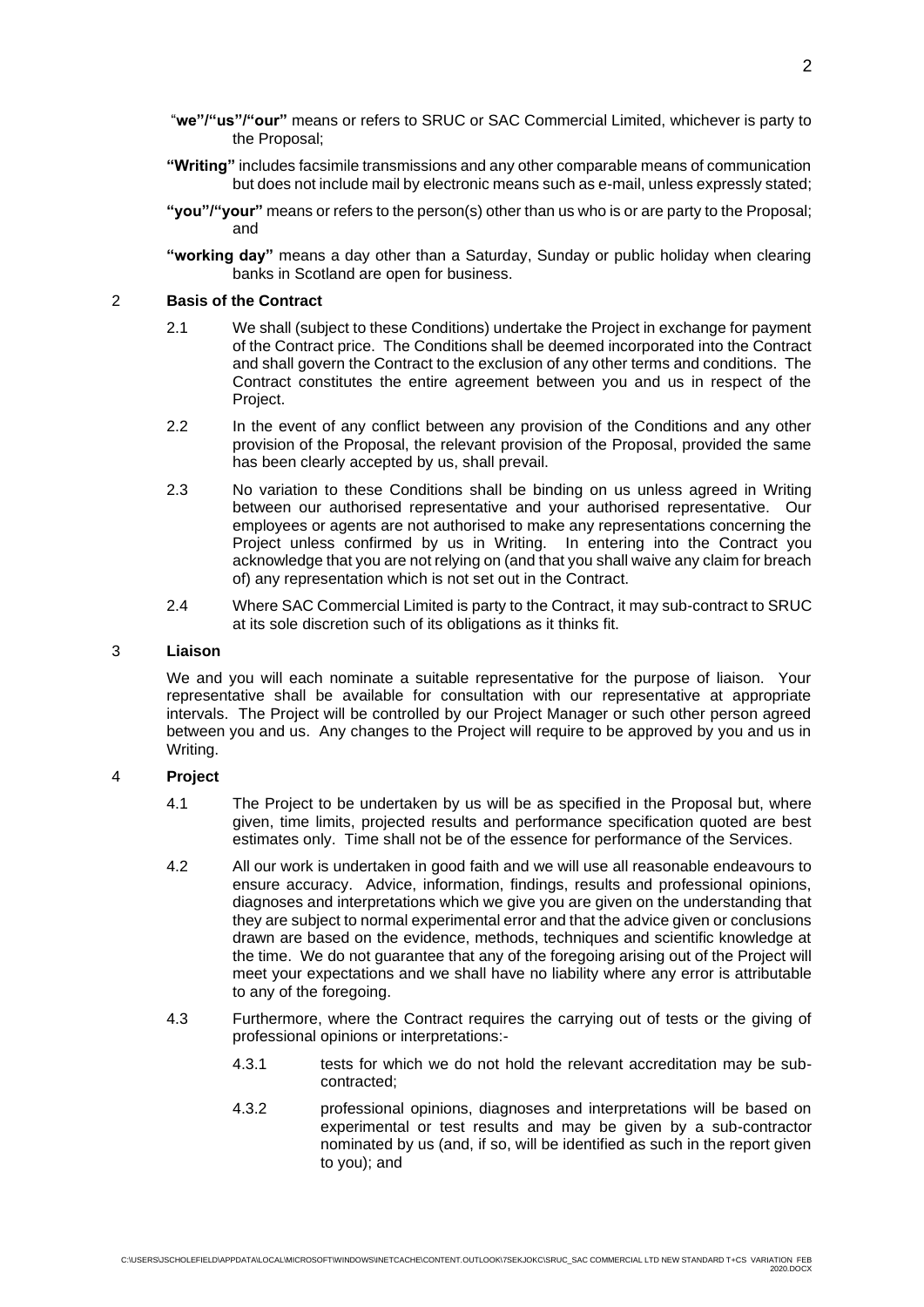- 4.3.3 experimental or test results generated from non-accredited methods may be used in providing professional opinions, diagnoses and interpretations and will be noted as such in the report given to you.
- 4.4 You will provide us, our agents, sub-contractors and employees in a timely manner and at no charge with access to your premises where required for the Project and be responsible at your own cost for preparing and maintaining your premises for the supply of the Services.

# 5 **Orders and Specifications**

- 5.1 No offer which you submit shall be deemed to be accepted by us unless and until confirmed in Writing by our authorised representative. You shall be responsible to us for ensuring the accuracy of the terms of any offer, deed or document (including any applicable drawing, design or specification) which you submit (whether forming part of the Proposal or otherwise), and for giving us all necessary information relating to the Project within a sufficient time to enable us to perform the Contract in accordance with its terms.
- 5.2 If anything is done under the Contract by us in accordance with a specification which you have submitted you shall indemnify us against all loss, damages, costs and expenses awarded against or incurred by us in connection with or paid or agreed to be paid by us in settlement of any claim for infringement of any IPR of any other person which results from our use of your specification.
- 5.3 We reserve the right to make any changes in your specifications which are required to conform with any applicable safety or other statutory requirements.

# 6 **Price**

- 6.1 If our costs in completing the Proposal increase due to any factor beyond our control then we shall notify you in advance to obtain your permission to charge for the extra costs incurred. You will not be liable for any costs above the quoted price unless so agreed.
- 6.2 In respect of Goods supplied under this Contract, except as otherwise stated in our quotation or any price list, and unless otherwise agreed in Writing between you and us, all prices are given by us on an ex-works basis.
- 6.3 Prices stated in our Proposal, quotations and price lists are exclusive of applicable VAT, unless otherwise stated. You shall be liable to pay any applicable Value Added Tax to us.

# 7 **Payment**

- 7.1 Payment(s) to us shall fall due as provided in the Proposal and shall be payable within 28 days of our invoice. The time for payment of each invoice is of the essence of the Contract. If you fail to make payment in full in accordance with this condition then we shall be entitled:
	- 7.1.1 to suspend this Contract;
	- 7.1.2 to terminate this Contract;
	- 7.1.3 to charge you interest on a daily basis (both before and after any decree) on the amount unpaid at the rate of 4% per annum above the Royal Bank of Scotland base rate from time to time in force from the date falling 28 days after the date of our invoice until payment in full is made.
- 7.2 The rights described in Condition 7.1 do not limit any other legal rights which we may have and we reserve the right to claim interest under the Late Payment of Commercial Debts (Interest) Act 1998.

# 8 **Delays, Suspensions and Interruptions**

8.1 Failure to complete the Project by any agreed date or dates due to *force majeure* shall not constitute a breach of contract.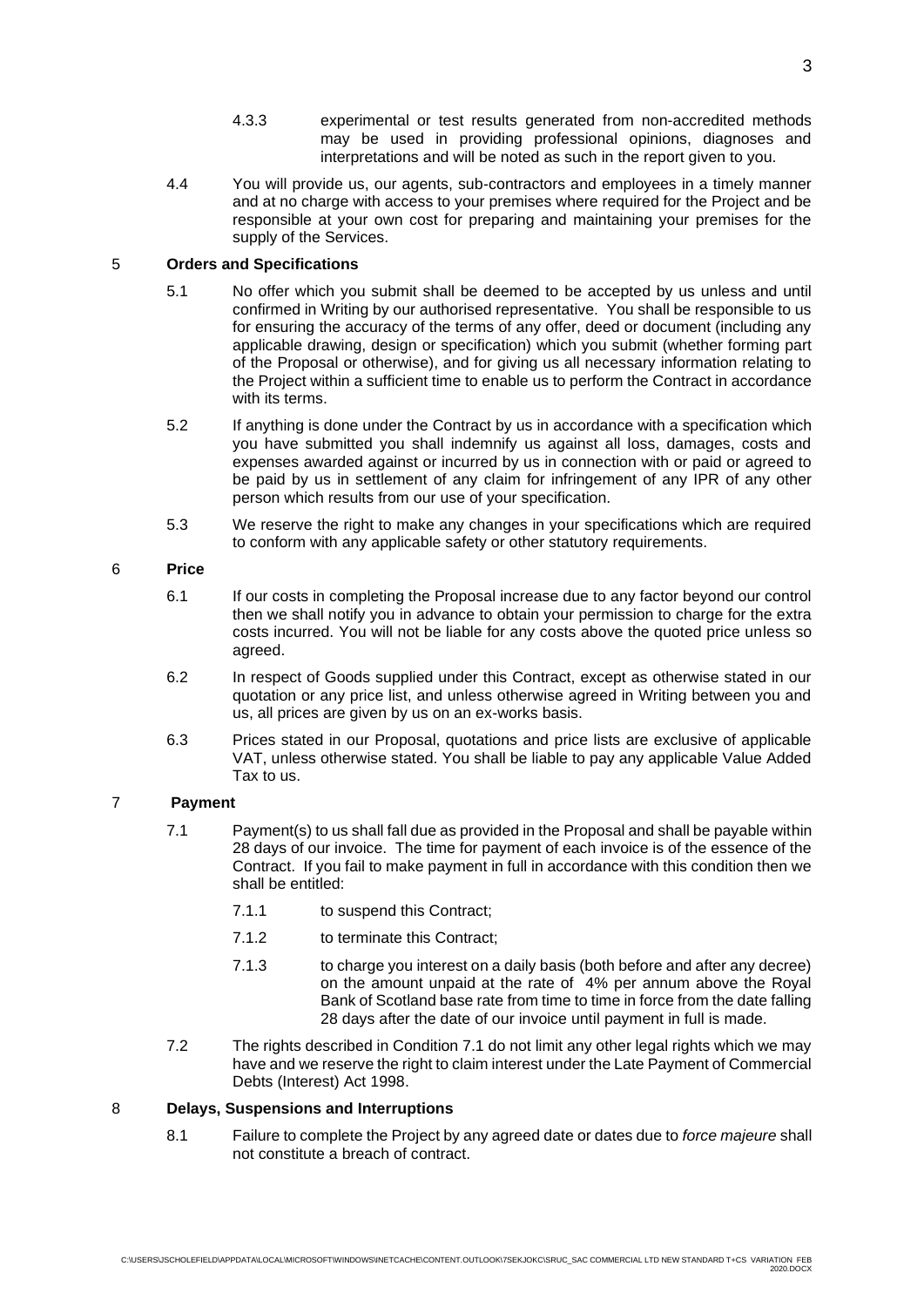- 8.2 *Force majeure* for the purposes of this Contract is defined as acts of God (including fire, storm, flood of other natural disaster), war, civil war, riot, terrorist activities, nationalisation, government sanction, labour dispute, strike or interruption or failure of electricity or telephone service, breakdown of plant or machinery and compliance with any law or governmental order, rule, regulation.
- 8.3 If a party asserts *force majeure* as an excuse for failure to perform the party's obligation, then the nonperforming party must prove that they took reasonable steps to minimise delay or damages caused by foreseeable events, that the party substantially fulfilled all non-excused obligations and that the other party was timely notified of the likelihood or actual occurrence of the event.
- 8.4 Should work in relation to the Project be suspended at our request or delayed through any default of yours or through any change in the specification which you agree with us in Writing, we shall be entitled to payment for work already carried out and materials specifically purchased in connection with the Proposal.

## 9 **Intellectual Property Rights**

- 9.1 In this Condition :
	- 9.1.1 references to "Computer Software" mean computer software programs and any documentation pertaining to such programs;
	- 9.1.2 references to any Computer Software and the IPR therein or to any IPR being vested in us shall be a reference either to us or, if different, to such company or body forming part of our group as has the right to that IPR and the benefit of this Condition 9 and of your obligations under this Condition 9 shall extend to any such company or body forming part of our group which owns or has right to any Computer Software and the IPR therein and any other IPR.
- 9.2 Any IPR in any data, information, goods or materials supplied to you by us shall not pass to you, but shall remain vested in us (or in any third party who may have such rights in goods supplied to us) and, unless expressly authorised to do so in terms of the Contract, you may not alter or interfere with the same.
- 9.3 Any IPR in any Computer Software supplied to you by us shall not pass to you but shall remain vested in us. By virtue of the Contract you will have a personal nonexclusive and non-transferable right by way of licence to use the computer software and the IPR therein, but only so far as necessary to enable you to make use of the same in your own business and name for the purposes of the Project. You are bound to treat the computer software and the IPR as secret and confidential to us, both during and after the period of use authorised hereunder. You will not (without our prior written consent) sell, charge, sub-license, publish, disclose, permit to be disclosed or part with possession of either the computer software or the IPR therein, or any other information relating thereto. Notwithstanding the foregoing, we may require you at any time to enter into our standard form licensing agreement in respect of the computer software and the IPR therein. Where we further agree that you may make use of the computer software and the IPR therein beyond the limits authorised above, you will enter into a licensing agreement with us in such terms as we require.
- 9.4 All IPR in all original drawings, designs, proposals, reports, recordings and original works,data, products or processes and discoveries or inventions (all as hereinafter together referred to as "technical information") which arise in the course of the Project shall be vested in you. We shall have the right to use any data generated for other projects unless otherwise agreed in writing. Furthermore, you agree to maintain the technical information secret and confidential and to use the technical information exclusively for the purposes of the Project and only to disclose the technical information with our express consent and in any event only to the extent reasonably necessary for the purposes of the Project;
- 9.5 You shall notify us promptly of any actual, threatened or suspected infringement of any IPR in relation to the Project which comes to your notice and, if so required by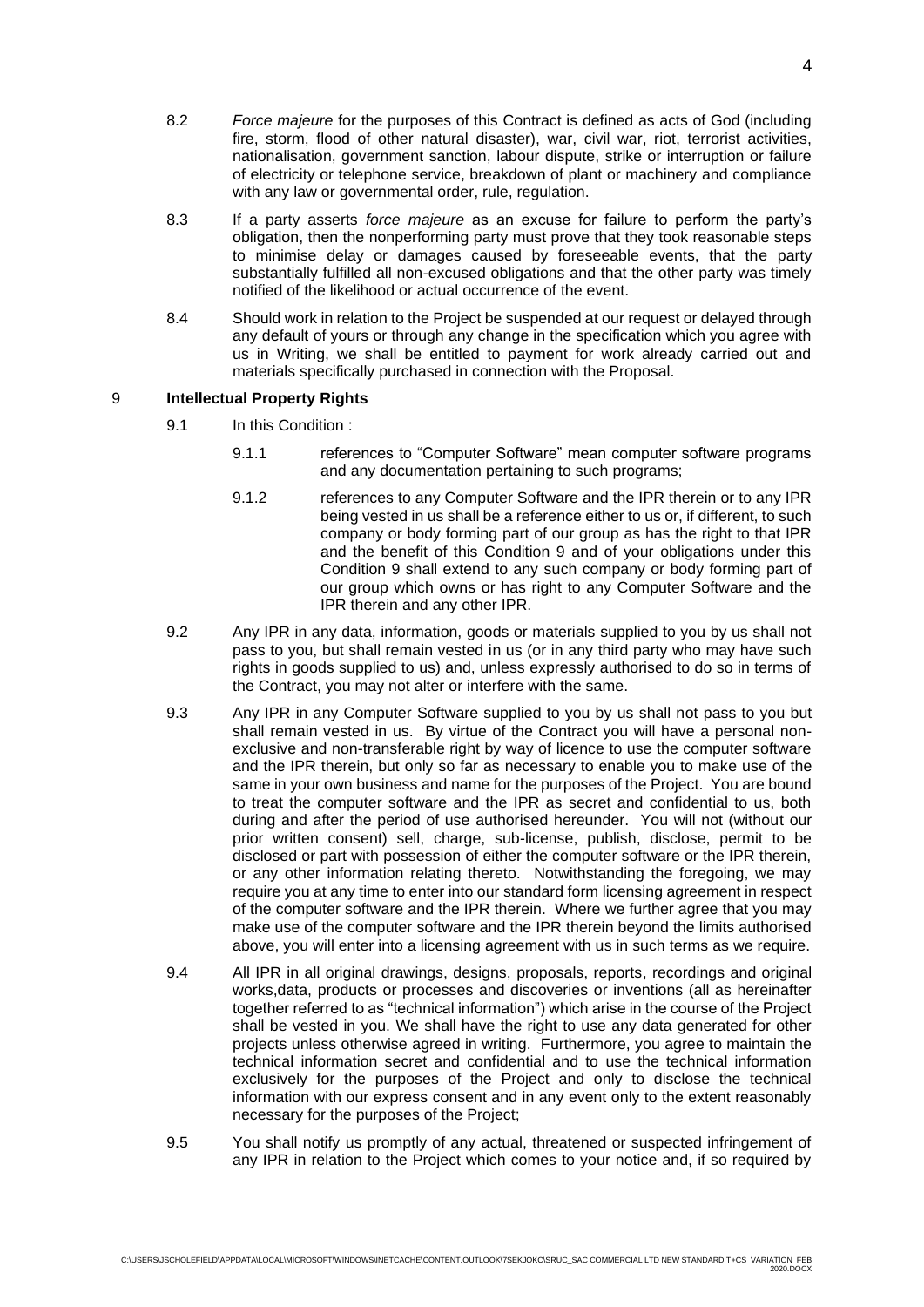us, you shall do everything (at our expense) reasonably required to take or resist any proceedings in relation to any such infringement or claim.

- 9.6 If any copyright or similar right arises in your favour in relation to any work (as that term is defined in the Copyright, Design and Patents Act 1988 as amended from time to time) in the course of the Project, you hereby assign such copyright to us and agree to execute on demand any and all necessary documentation required to give effect to this Condition 9.6. You shall procure that your employees, agents and subcontractors shall waive absolutely and irrevocably their moral rights granted under the Copyright, Designs and Patents Act 1988 or equivalent or analogous rights under laws of other jurisdictions in relation to such intellectual property.
- 9.7 If any processes or inventions are created, discovered or made by you in the course of the Project, you shall disclose full details of such invention to us. We shall in our sole discretion be entitled to apply for patent(s) in respect of any such invention and shall be responsible for the maintenance and renewal of such patent(s). You agree to assign to us all right, title and interest in and to any such invention and further agree to provide reasonable assistance to us in connection with any application for patent rights and to do all such reasonable acts and things as are necessary in connection with any such assignment or assistance.
- 9.8 You will indemnify us against all claims, demands, actions, costs, expenses (including legal costs and disbursements on a solicitor and client basis), losses and damages arising from or incurred by reason of any infringement or alleged infringement (including the defence of such alleged infringement) of any IPR by the availability of the Services, except to the extent that they have been caused by or contributed to by our acts or omissions.

## 10 **Publication and Confidentiality**

- 10.1 You shall be entitled to use the agreed outputs from this Project, including, if relevant the Project report for your own purposes. You will not, however, refer to us in any publication, report, statement, drawing, design, proposal, recording or other original work nor any extract therefrom, nor refer to the fact that any product or process has been the subject of a contract with us in any communication, publication or publicity material without written permission through our Company Secretary. Consent will depend on the content and form of such communication or publication and its intended distribution.
- 10.2 Neither you nor anyone on your behalf or authority shall issue an advertisement showing a statement or by implication that a product has been approved or "recommended" by us or any company or body in our group.
- 10.3 The draft of any communication or publication relating to the Project must be submitted to us and receive our written approval through our Company Secretary before publication.
- 10.4 We reserve the right to publish results (except those results which constitute personal data given by you to us) after a period of 12 months from the date of the final report to you unless a specific restriction on publication has been agreed with you. No publication will be made before that time except with your express permission. However, we reserve the right both for ourselves and for any other company or body in our group to draw on the results of investigations of products which are already commercially available in answering advisory enquiries from any client or customer.
- 10.5 We may, provided we do not disclose your identity or any of your personal data, use any information we obtain in relation to your business in compiling reports, statistics and advice in relation to the industry of which your business forms part or in relation to businesses generally of the same type as your business.
- 10.6 We are subject to the Freedom of Information (Scotland) Act 2002 and regulations made under it, which require us and may require you to make certain information (which may include results) available to members of the public on request. Wherever possible, and in accordance with any applicable Code of Practice issued with the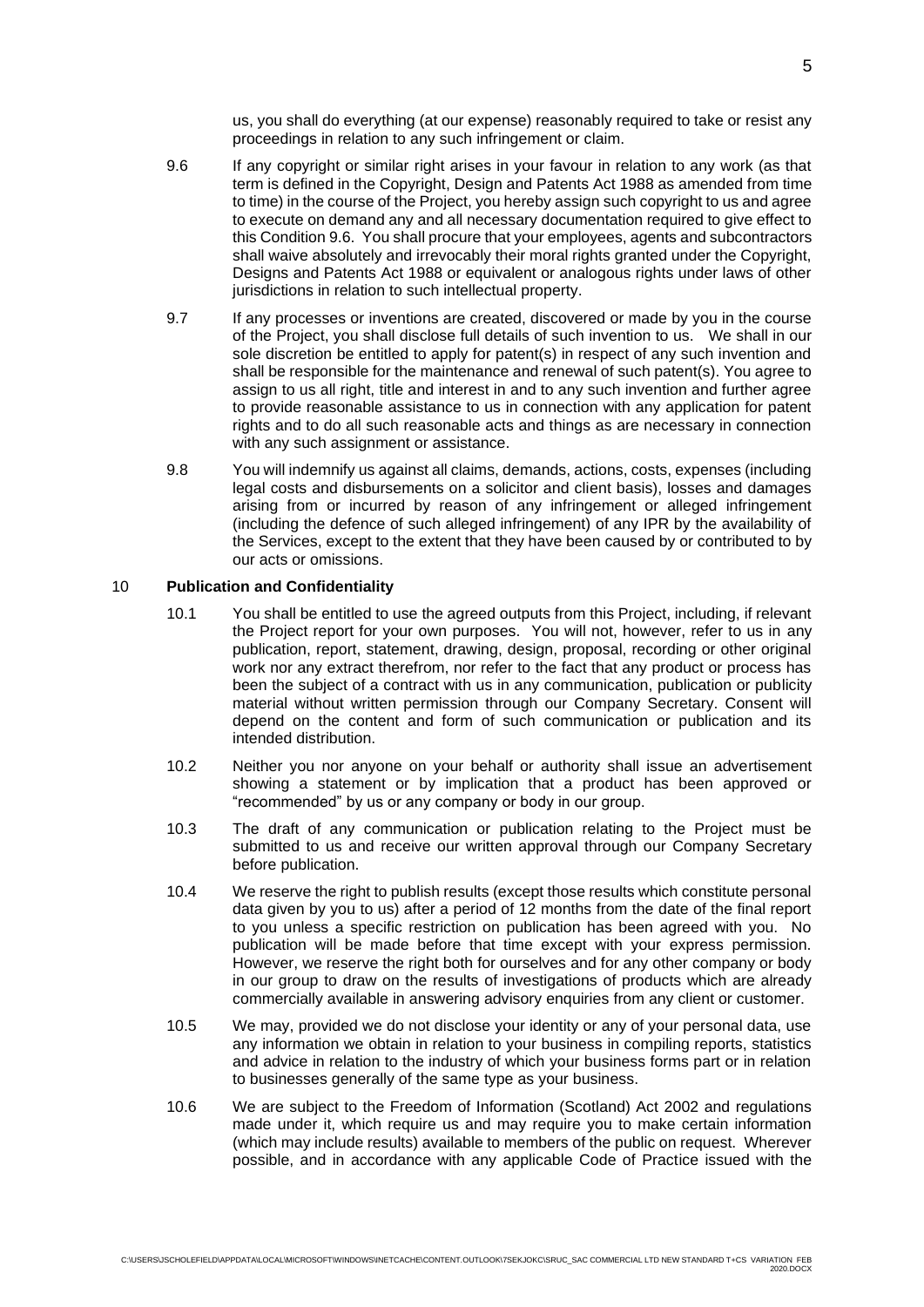legislation, you will consult with us before making any disclosure of results or other information pursuant to the legislation.

- 10.7 You will keep in strict confidence all technical or commercial know-how, specifications, inventions, processes or initiatives which are of a confidential nature and have been disclosed to you by us or by our employees, agents or sub-contractors and any other confidential information concerning our business or products which you may obtain in connection with the Project.
- 10.8 You may disclose any of the information referred to in Condition 10.7:-
	- 10.8.1 to your employees, officers, representatives, advisors, agents or subcontractors who need to know such information for the purposes of carrying out your obligations under the Contract; and
	- 10.8.2 as may be required by law, court order or any governmental or regulatory authority;

Provided you ensure that those to whom you disclose such information comply with Condition 10.7.

10.9 Save as otherwise provided in the Contract, we will maintain security of information provided by you when work is done under a Confidentiality Agreement. Information obtained under such an Agreement will not be disclosed to individuals or organisations other than you without prior written agreement. We will secure from the sight of visitors all confidential documents, data and equipment relating to the Project.

## 11 **Your Property**

- 11.1 All equipment, materials and apparatus supplied either by you or on your instructions shall be delivered to, assembled, maintained, dismantled and collected from our premises by you or your agent free of all charge to us. If any equipment, materials or apparatus remain uncollected six months after we have notified you that it is ready for collection, we reserve the right to dispose of the equipment, materials or apparatus as we think fit without recompense to you.
- 11.2 We accept no liability for any damage, or consequential loss arising from any damage, however caused, to equipment, materials and apparatus supplied by you. You shall be responsible for insuring all such equipment, materials and apparatus.

#### 12 **Provisions Relating to Goods**

- 12.1 Where, as part of the Project, Goods are designed or manufactured by us and supplied to you, the following provisions shall apply:-
	- 12.1.1 the place of delivery is our premises. Unless the Goods are to be sent by post or transported by your carrier or unless we have agreed to transport the Goods to some other place, you shall collect the Goods at our premises within a reasonable period of time after we have notified you that the Goods are ready for collection;
	- 12.1.2 any dates quoted for delivery of the Goods are approximate only and we shall not be liable for any delay in delivery of the Goods howsoever caused. Time for delivery shall not be of the essence unless previously agreed by us in Writing. The Goods may be delivered by us in advance of the quoted delivery date upon giving reasonable notice to you;
	- 12.1.3 if you fail to take delivery of the Goods or fail to give us adequate delivery instructions at the time stated for delivery (otherwise than by reason of any cause beyond your reasonable control or by reason of our fault) then, without prejudice to any other right or remedy available to us, we may:
		- 12.1.3.1 store the Goods until actual delivery and charge you for the reasonable costs (including insurance) of storage; or
		- 12.1.3.2 sell the Goods at the best price readily obtainable and (after deducting all reasonable storage and selling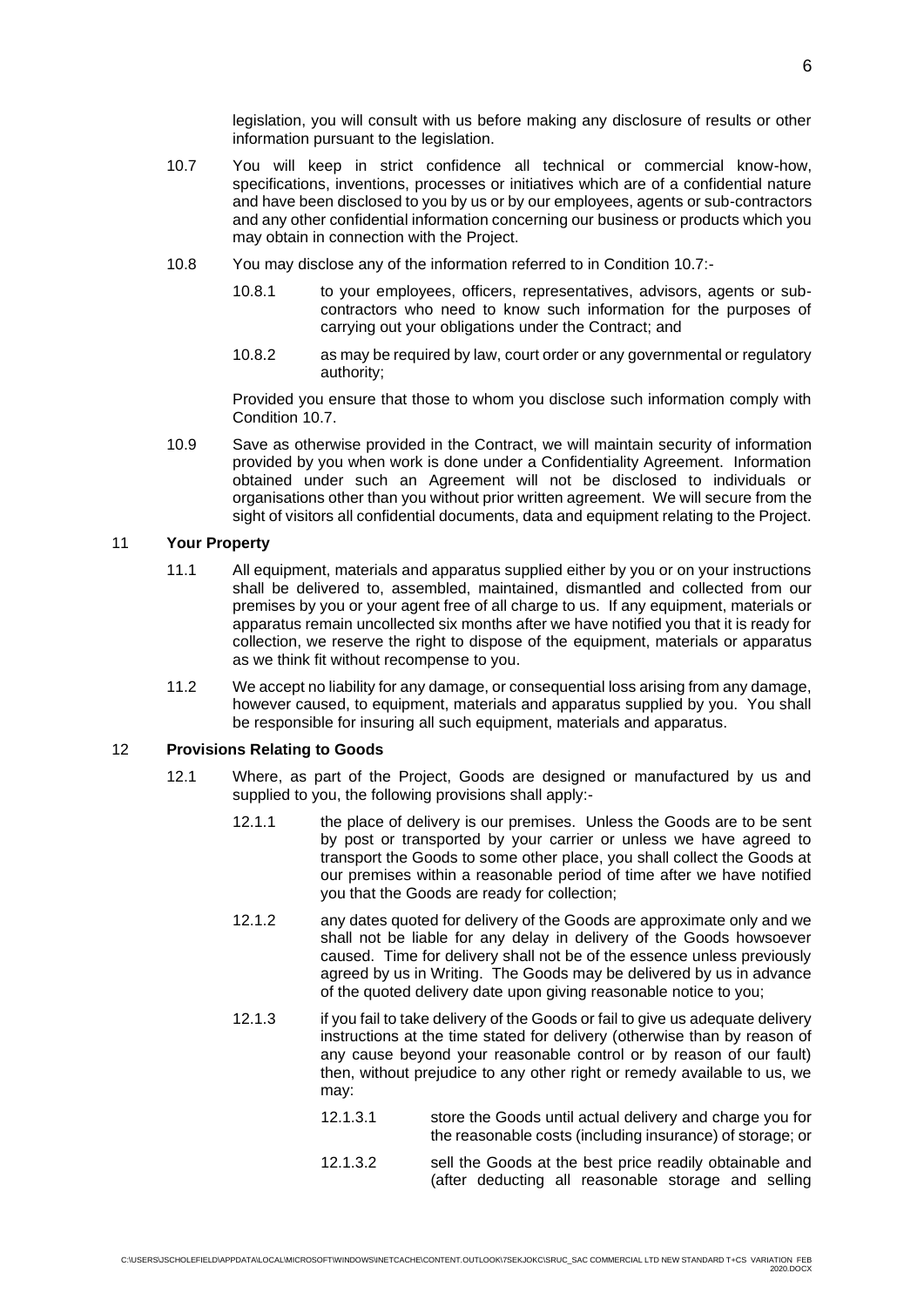expenses) account to you for the excess over the price under the Contract or charge you any shortfall below the price under the Contract; and

- 12.1.4 if we fail to deliver the Goods for any reason, and we are liable to you, our liability shall be limited to the excess (if any) of the cost to you (in the cheapest available market) of similar goods to replace those not delivered over the price of the Goods.
- 12.2 Risk of damage to or loss of the Goods shall pass to you:-
	- 12.2.1 in the case of Goods to be delivered at our premises, at the time when we notify you that the Goods are available for collection; or
	- 12.2.2 in the case of Goods to be delivered otherwise than at our premises, at the time of delivery or, if you wrongfully fail to take delivery of the Goods, the time when we have tendered delivery of the Goods.

Where Goods are transported by carrier then, except where we are responsible for delivering the same under Condition 12.2.2, the risk of loss or damage is yours during transportation. Where Goods are sent by post, the risk of loss or damage is also yours.

- 12.3 Notwithstanding delivery and the passing of risk in the Goods, or any provision of these Conditions:-
	- 12.3.1 the property in the Goods shall not pass to you until we have received in cash or cleared funds payment in full of the price of the Goods and any other sums due under the Contract and payment in full of the price of all other goods or services agreed to be sold or provided by us to you under any other contract for which payment is then due;
	- 12.3.2 until such time as the property in the Goods passes to you, you shall hold the Goods as our trustee and shall keep the Goods separate from those belonging to you and third parties and properly stored, protected and insured and identified as our property. Until that time you shall be entitled to resell or use the Goods in the ordinary course of your business, but shall account to us for the proceeds of sale or otherwise of the Goods, whether tangible or intangible, including insurance proceeds, and shall keep all such proceeds separate from any monies or property belonging to you and third parties and, in the case of tangible proceeds, properly stored, protected and insured; and
	- 12.3.3 until such time as the property in the Goods passes to you (and provided that the Goods are still in existence and have not been resold) we shall be entitled at any time to require you to deliver up the Goods to us and, if you fail to do so forthwith, to enter upon any premises of yours or any third party where the Goods are stored and repossess the Goods.
- 12.4 Subject to the conditions set out below, we warrant that the Goods will correspond with any specifications forming part of the Proposal at the time of delivery and will be free from defects in material and workmanship for a period of six months from the date of their initial use or six months from delivery, whichever is the first to expire.
- 12.5 The above warranty is given by us, subject to the following conditions:-
	- 12.5.1 we shall be under no liability in respect of any defects in the Goods arising from any drawing, design or specification supplied by you;
	- 12.5.2 we shall be under no liability in respect of any defect arising from fair wear and tear, wilful damage, your negligence, abnormal working conditions, your failure to follow our instructions (whether oral or in Writing), misuse, or your alteration or repair of the Goods without our approval;
	- 12.5.3 we may set off any liability under the above warranty (or any other warranty, condition or guarantee) against any amount payable by you to us under the Contract; and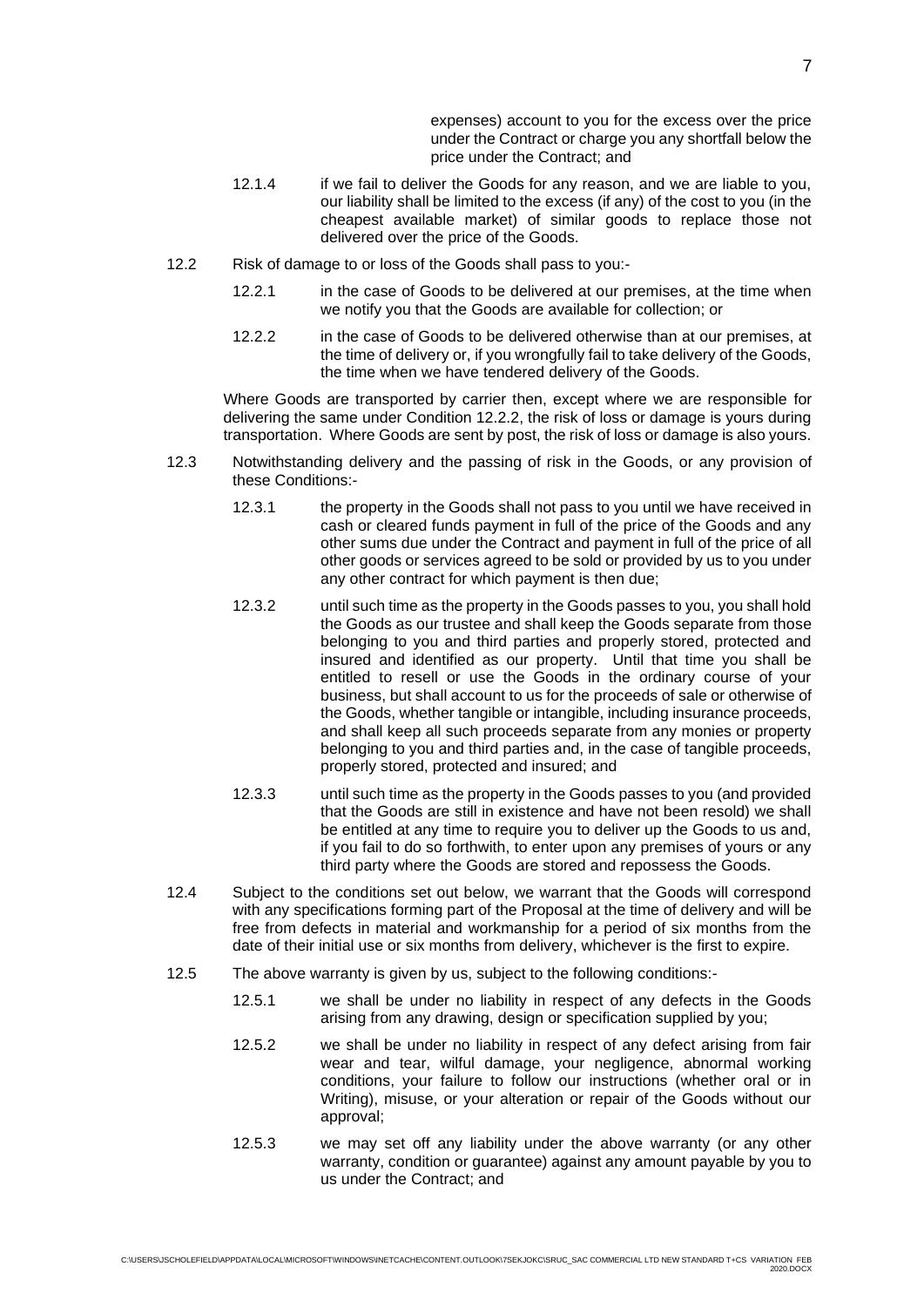- 12.5.4 the above warranty does not extend to parts, material or equipment not manufactured by us. In such a case, you shall only be entitled to the benefit of any warranty or guarantee which we received from the manufacturer and which we are entitled to pass on to you.
- 12.6 To be valid, any claim you make which is based on any defect in the quality or condition of the Goods or their failure to correspond with specification must be notified to us within seven days from the date of delivery or within seven days of your discovery of the defect or failure. Where any such valid claim is made, we shall be entitled to replace the goods (or the part in question) free of charge upon return of the Goods FOB to us, or at our sole discretion, refund the price of the Goods (or a proportionate part of the price) to you but we shall have no further liability to you. However, Goods may be returned only upon prior written authorisation and proper use of identifying shipping instructions from us.

## 13 **Health and Safety**

- 13.1 You will ensure that any machinery or equipment provided by you complies with all current laws, including the requirements of the Health and Safety at Work etc. Act 1974 as amended or re-enacted from time to time. If, in our opinion, the equipment does not comply with current laws, or with our safety standards you will be responsible for making the necessary modifications before the Project begins.
- 13.2 You will provide accurate information as to the composition of any materials supplied by you, and will give us notice of any hazards in their use or suspected by you.
- 13.3 You will inform us of all health and safety rules and regulations and any other reasonable security requirements that apply at those of your premises we attend in connection with the Project. We shall use reasonable endeavours to observe all those health and safety rules and regulations you tell us about, provided that we shall not be liable under the Contract if, as a result of observing such rules and regulations, we are in breach of any of our obligations under the Contract.

## 14 **Data Protection**

- 14.1 Each Party acknowledges that for the purposes of the Data Protection Legislation each Party is a data controller (where data controller has the meaning defined in the Data Protection Legislation).
- 14.2 You shall have sole responsibility for the legality, reliability, integrity, accuracy and quality of any personal data you provide to us under this Contract. Subject to Condition [14.3,](#page-7-0) we do not monitor any of the personal data you provide to us. We shall only process personal data you provide to us in accordance with this Contract and as set out in our privacy notice (as amended from time to time).
- <span id="page-7-0"></span>14.3 We shall have the right to perform statistical analysis of any personal data you provide to us under this Contract for the creation of anonymised statistical data. Such anonymised data shall belong to us and may be licensed to third parties.
- 14.4 Each Party shall comply at all times with the Data Protection Legislation and shall not perform its obligations under this Contract in such a way as to cause the other Party to breach any of its obligations under the Data Protection Legislation.

## 15 **Limitation of Liability**

- 15.1 Nothing in these Conditions shall limit or exclude our liability for:
	- 15.1.1 death or personal injury caused by our negligence or the negligence of our employees, agents or subcontractors;
	- 15.1.2 fraud or fraudulent misrepresentation; or
	- 15.1.3 breach of the terms implied by section 2 of the Supply of Goods and Services Act 1982 or section 12 of the Sale of Goods Act 1979 (title and quiet possession).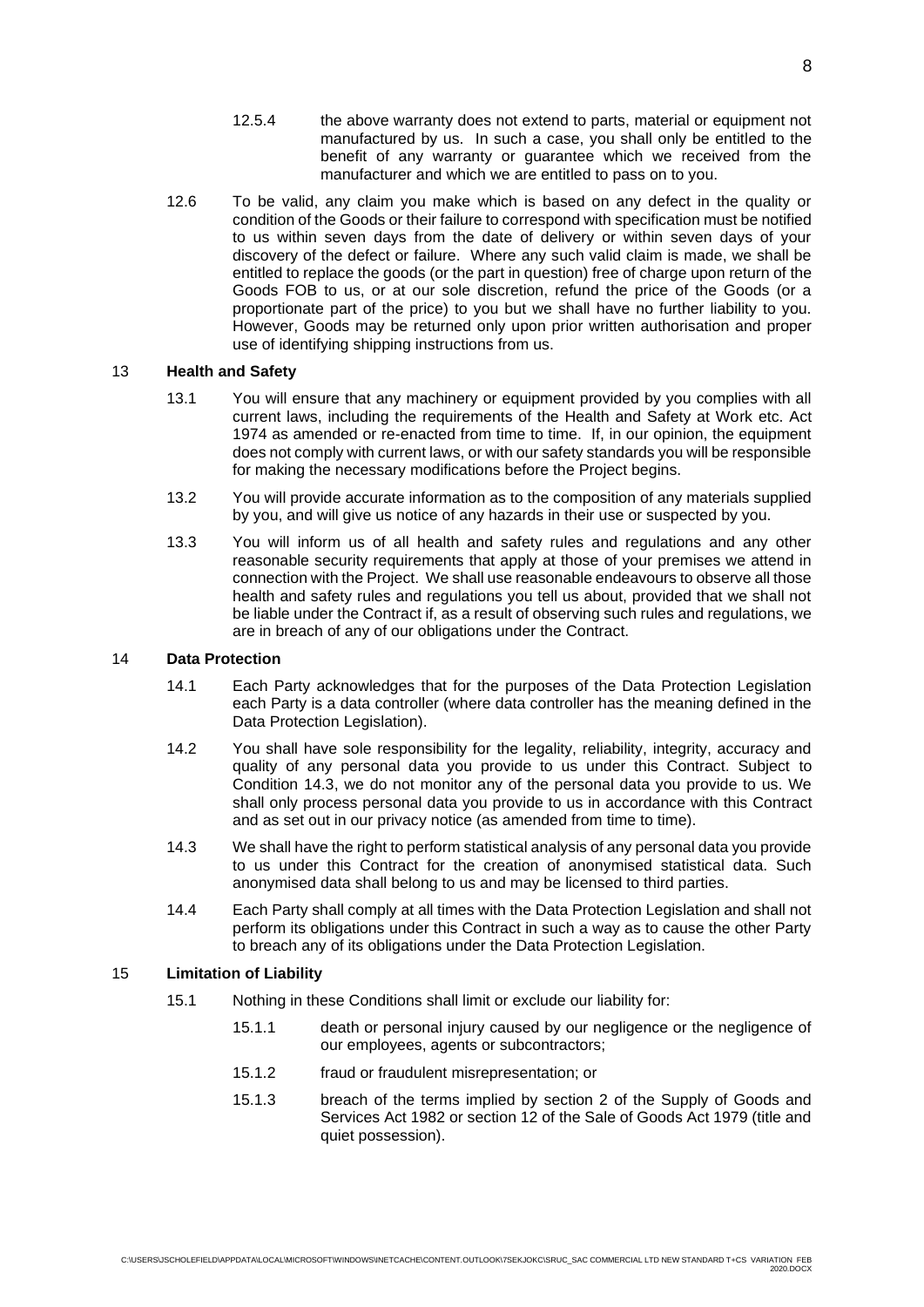- 15.2 Except for any express warranties contained in the Contract all warranties, conditions or other terms implied by statute or common law are excluded to the fullest extent permitted by law.
- 15.3 We shall not be liable to you whether in contract, delict, breach of statutory duty or otherwise, for any loss of profits, goodwill or any type of special, indirect or consequential loss (including loss or damage suffered by you as a result of an action brought by a third party), costs, expenses or other claims for consequential compensation whatsoever (and whether caused by our negligence, our employees or agents or otherwise) with the Contract.
- 15.4 Our total liability to you in respect of all losses arising under or in connection with the Contract, whether in contract, delict, breach of statutory duty or otherwise shall not exceed the amount paid by you to us under the Contract or, if greater, the amount recoverable under our insurance cover.

## 16 **Termination**

- 16.1 You may terminate this Contract on 28 working days' written notice. We may terminate the Contract if you fail to give us the instructions or information we need to perform the Services.
- 16.2 Either Party may (without prejudice to any other rights the other Party may have arising out of any pre-existing breach of this Contract or arising out of termination itself) terminate this Contract immediately for any of the following reasons:-
	- 16.2.1 breach of your express or implied obligations herein;
	- 16.2.2 if the other Party, being an individual, become apparently insolvent or die, or being a partnership, are dissolved or any of your partners become apparently insolvent or die; or
	- 16.2.3 if the other Party, being a company or other corporate body, go into liquidation or have a receiver or an administrator appointed to all or any part of your assets or you become subject to an administration order or make any voluntary arrangement with your creditors.
- 16.3 We may (without prejudice to any other rights we may have arising out of any preexisting breach of this Contract or arising out of the termination itself) terminate this Contract immediately in the event of non-payment by you of any sums due under this Contract in accordance with Condition 7.1 or non-payment by you of any sums due under any other contract between you and any other member of our group.
- 16.4 On termination of the Contract for any reason, without prejudice to any other right or remedy available to us:
	- 16.4.1 you will pay all our outstanding invoices and, if any Goods or Services under the Contract have been delivered but not paid for and if any work has been carried out in relation to the Contract but is not yet the subject of any Goods or Services capable of being delivered, the price shall become immediately due and payable notwithstanding any previous arrangement or agreement to the contrary;
	- 16.4.2 we shall be entitled to payment for materials specifically purchased in connection with the Project;
	- 16.4.3 all provisions of the Contract intended to survive that termination shall continue in full force and effect, including, without prejudice to that generality, Conditions 9, 10, 11, 12, 14, and 15; and
	- 16.4.4 you will return to us all our equipment, documents and materials and if you fail to do so, we can enter your premises and take possession of them. Until they are returned to us, you will be responsible for their safekeeping.

# 17 **Anti Corruption**